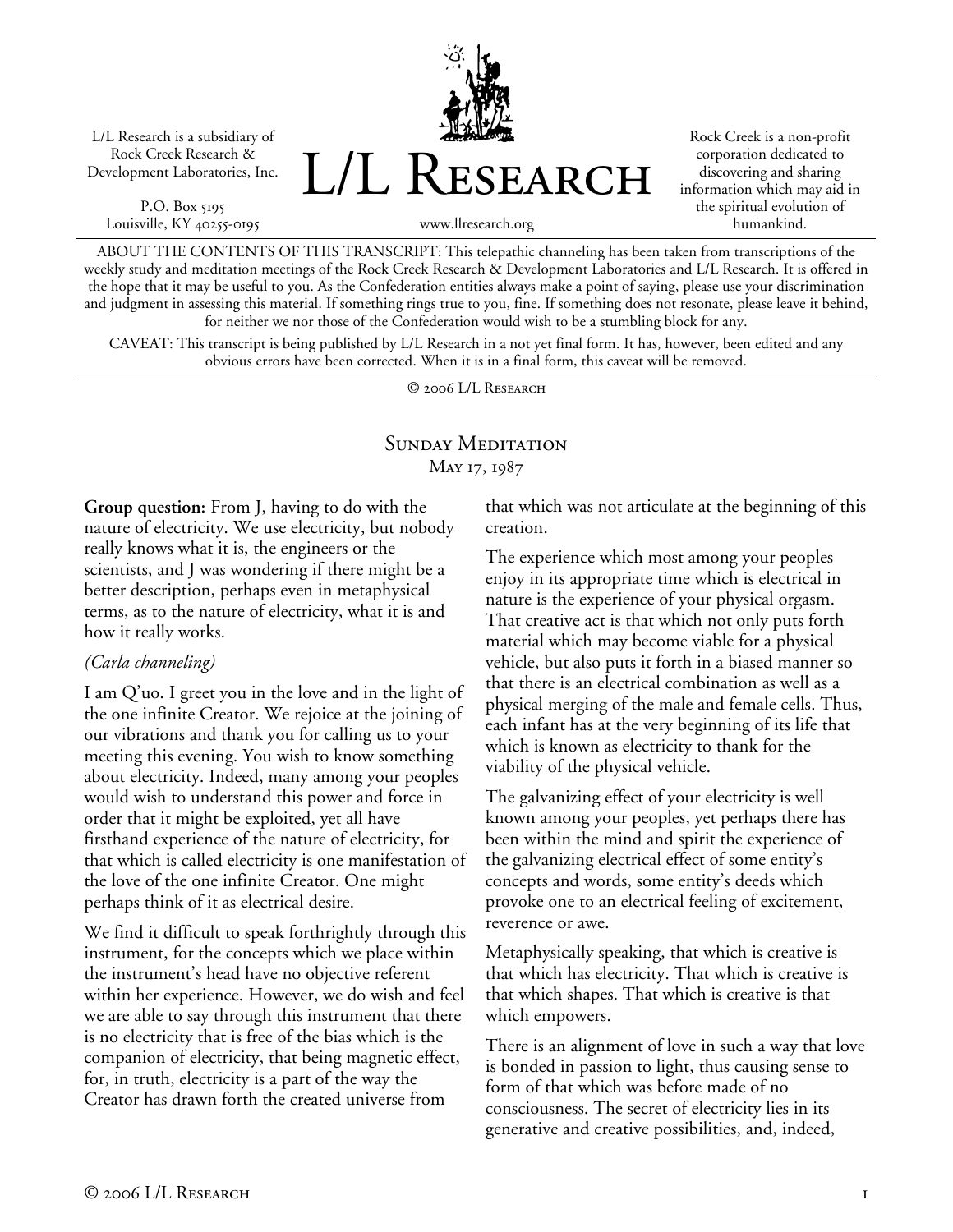although this instrument is not aware of any information of this kind, we believe we can impress upon this instrument that there is a large body of material and research done by scientists for many of your years upon the fascinating effects of love aligning light, that is, electricity, and its effects upon living organisms.

In your future it is possible that the increased understanding of electricity and magnetism as being love and light shall bring about a culture in which electricity may be used in simple and subtle ways to aid in the prevention of the development of diseases which are in some way egregious in the balance of one or another polarity. Electricity then will be measured in terms of its shaping ability—that is, its electromagnetic ability and its field effect instead of merely in terms of the force of charge or the amount of it.

However, it is not necessary for those who seek to uncover the face of mystery to wait for the scientific acumen to reach that which is intuitively known already among many of your peoples. It is quite possible to work with the meditative time in such a way as to include within the meditation a fairly intensive period of tuning the mind and spirit more and more keenly upon one galvanizing image. Meditation upon this image with fixed intensity will bring about a heightened and changed mental attitude. It is a difficult practice and one which sometimes may be slow in producing results, however, it is quite rewarding for those who seek the inner electricity which some have called ritual magic.

The steady visualization of an electrifying image in order to evoke its wondrous energies is the purpose of many positively oriented magical rituals. The steady visualization may be of any object, however we suggest that the visualization object be an object which is, indeed, electrifying and exciting, evocative of all that is best and highest in the life experience thus far. The meditation is held in visualization of one image until the mind becomes fatigued. This shall occur at first very quickly, but the student will find that practice does increase the concentrated power and thus the metaphysical electrical effect of the …

## *(Pause)*

I am Q'uo, and I greet you once again in love and light. We are sorry, but this instrument was feeling out of its depth, and we lost contact with it as it was analyzing. You see, there is no such thing as too much experience. To finish the sentence of the image.

## *(Pause)*

We are attempting merely to reestablish the contact, and thank you for your patience. We are sorry that we do not have an instrument with a larger vocabulary, however, we have found that in some ways those with no preconceived ideas of the nature of a thing often make clearer channels to the extent of their vocabulary than those who feel they understand a phenomenon and merely wish to improve that understanding.

Perhaps what we would like to offer before we leave this instrument is the encouragement to view the self as a person possessed of the fire and brilliance of electricity, for each seeker has a consciousness, and that consciousness is of love, love unmanifest and unpolarized and love electrified by desire. Each entity is incredibly powerful, making and remaking the creation each and every day of the life experience. Whatever this day has been, it is what you have made it. Whatever this night brings to you is brought to you as a favor to yourself by yourself. All is desire and the fulfillment of desire, and the more that that desire is carefully considered and single-heartedly placed, the more that the life experience will be heartfelt, single-minded, glad and productive.

When a seeker views the self as one which is acted upon by circumstance, one then sees the self lying down before the electricity of experience and having that experience burned into self. We suggest that the human desire has the strongest and highest electricity, metaphysically speaking, which is available upon the planet Earth in the third density at this time. Thus, the will, the heart, and the soul of humankind is far more powerful than any problem, any disease, or any natural phenomenon. Exceptions will be made in natural phenomena by appeal to a higher electricity, a higher creativity, a higher understanding of love.

May your meditations be full of the Creator which is love, and as you muse and contemplate upon the great mystery of the one great original Thought which is the Creator, may you become more and more imbued with the sense that electrically and creatively you shall happen to your environment and to those circumstances which greet you. Let *you* be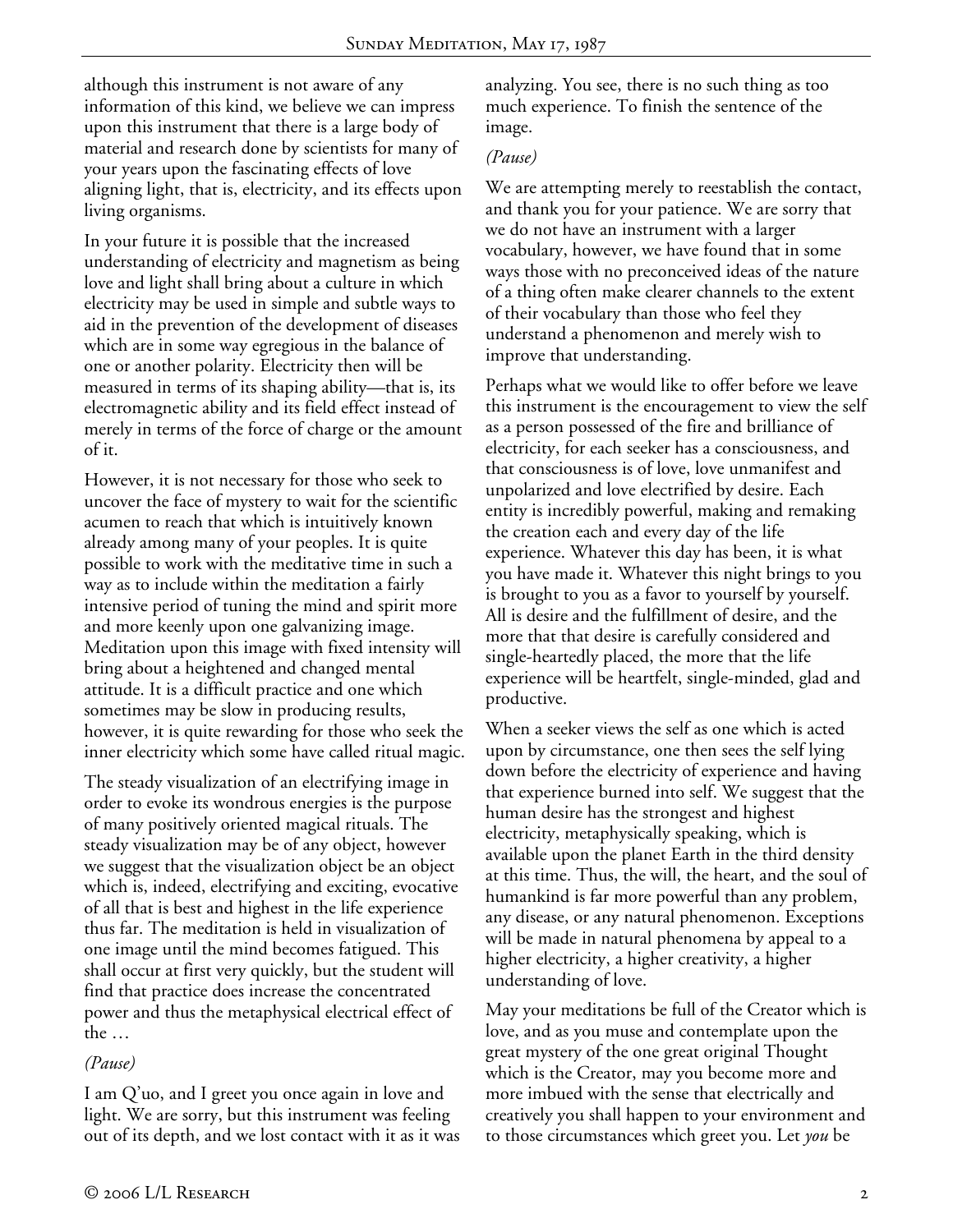the actor which decides what part to play, not one which hurriedly makes entrances and exits without ever quite learning the lines. See yourself as powerful in love and light.

We thank you for allowing us to work with this instrument with this query, and would at this time transfer to the other instrument in order that any questions which you may have may be answered. We would at this time transfer. We are those of Q'uo.

# *(Jim channeling)*

I am Q'uo, and greet each again through this instrument in love and in light. We would at this time like to open this gathering to any further queries which those present may have to offer for our opinions and thoughts. May we speak to any query at this time?

**J:** Yes. From tonight's session I understood that in order to increase our own personal electricity and magnetism, we can meditate upon a single image, and that image should be electrifying and evocative in nature. My question is, what would be—once this is done to the point where one does increase his electricity—what is the manifestation of that? What does the individual experience?

I am Q'uo, and we are aware of your query, my brother. The focus of the desire upon an ideal or image which has emotional value and spiritual potential, shall we say, for the seeker is effective within the seeker's experience. When the focus has been as sharply drawn as is possible for the seeker to accomplish with the combination of inner images and intensified desire along the chosen path, the manifestation of such a focus of intentions is what you may call the vitality of the life experience. Some have given it the name *élan vital* or the joy of living which the greater influx of directed love, prana or energy has provided to the seeker as a result of the seeker's forming a channel or circuit for this influx of love and its creative power.

Thus, each moment is seen with new eyes and felt with new sensation, and the vitality of creation is made more available to the seeker who has been able to focus its being in a manner which resonates in harmony with those potentials within each succeeding energy center or chakra of each seeker.

May we speak further, my brother?

**J:** The process of the raising of the kundalini from the base chakra to the crown, is this an electrical process?

I am Q'uo, and though we find that it would be incorrect to describe this process as merely an electrical process, it is a process that contains the qualities of the movement of energy in a fashion which is similar to the movement of electricity through various circuits.

The south or magnetic pole of the seeker at the base of the spine and soles of the feet draws into the auric field of the seeker the catalyst or unprocessed experience which the seeker shall work upon according to its unique configuration of energy center blockages and clear circuit pathways. Thus, each seeker will perceive the daily round of activities in a manner which is congruent with this configuration of energy centers and will find its focus of attention drawn to the level or frequency of vibration that is appropriate for its current learning.

As succeeding energy centers or circuit areas within the energy centers of the seeker are opened and balanced to a minimal degree through a great portion of time and experience, the prana or love of the Creator will move further and further up the, as you have called it, path of the kundalini until there is the mating with the guiding light or Polaris of the self, where the seeker is already at one with the creation, so that an experience of conscious unity with the creation becomes available to the seeker. This completing of the circuit of the series of energy centers has been described by many of your peoples using various terminology, the enlightenment, the contact with intelligent infinity, the nirvana, as some call it,

Thus, the seeker may be seen as a configuration of circuits or series of lessons and balances to achieve, with each day offering further opportunity to move the flow of love further along the inner pathways that will eventually culminate in the bringing into harmonic resonance each portion of the seeker's being.

May we speak further, my brother?

**J:** Would it be possible to expedite this process of the raising of the kundalini by the use of electrodes at, let's say, the base and the crown chakras with a small amount of current induced between those two poles? I'll leave my question at that.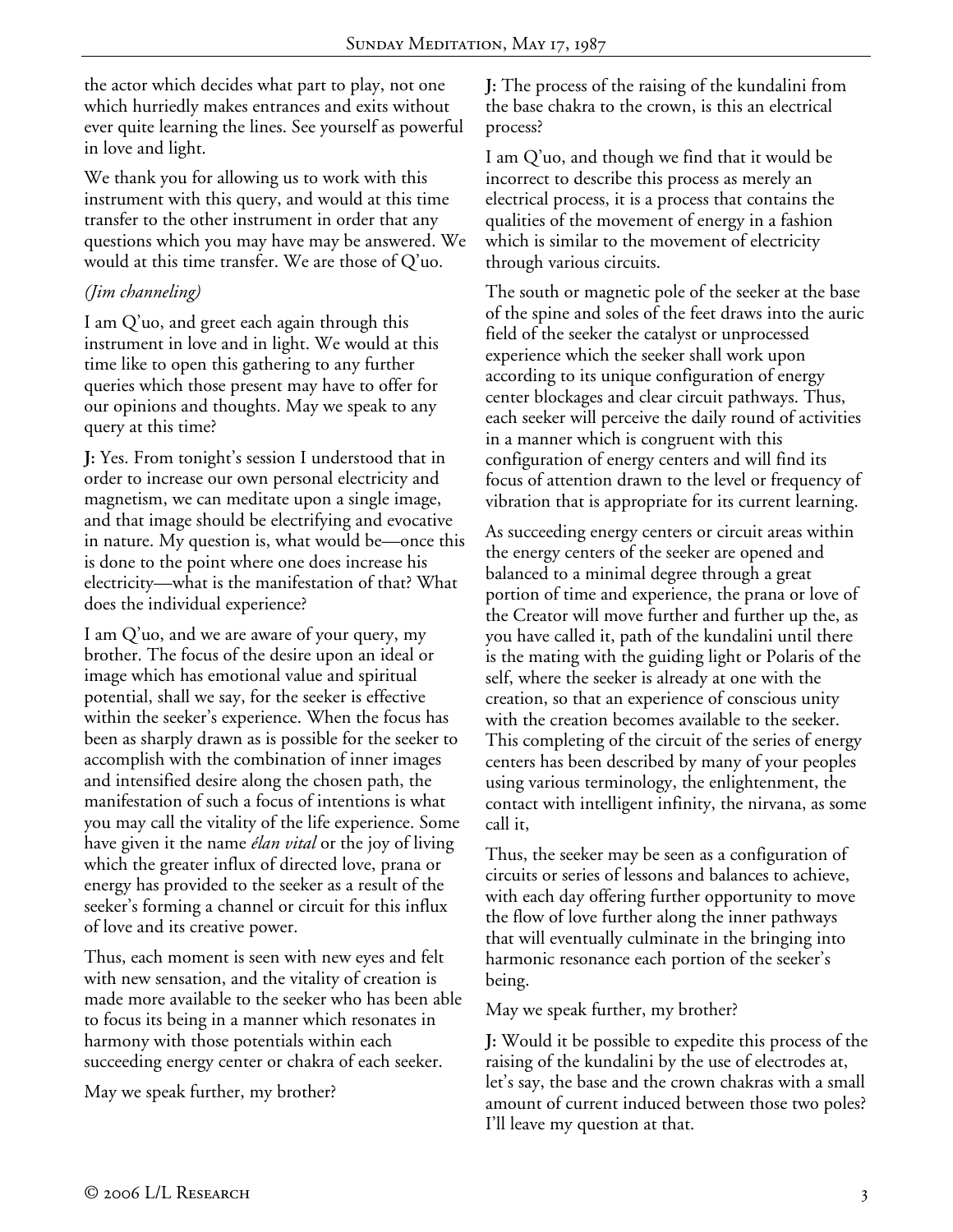I am Q'uo, and though the physical vehicle may be enhanced in its ability to transmit various forms of electrical current, we find that any specific technique of a mechanical nature which lacks the metaphysical principle of the processing of catalyst as the primary means by which the mind, body and spirit are prepared in unison for the increased flow of prana or love energy is a technique which invites some degree of imbalance within the entity's total being and is that which would therefore be less than efficacious in the overall progress of the entity's mind, body and spirit complexes.

May we speak further, my brother?

**J:** The Atlanteans, we know, used crystals in many ways, and I wonder if they had the same understanding or use of, or let me say, the technology that we possess today of electricity, or was their technology more based on the use of crystals and galvanic materials?

I am Q'uo, and as we distill and translate the capabilities of this civilization of which you speak, we find that there was much of the present technological abilities with the addition of various others which were also utilized in a fashion which was distorted toward the manipulation of things, peoples and events for specific purposes rather than the utilization of the available technologies for the enhancement of the evolutionary goals of each citizen. Therefore, the direction of technological advance and movement within this society was that which turned toward the negative pole more than was able to be sustained in a manifested sense by this culture and those about it which eventually resulted in the down-sinking of this culture as a result of the separation of entities culminating in the condition that you call war.

May we speak further, my brother?

**J:** No, thank you. That's all the questions I have.

I am Q'uo, and we thank you, my brother. Is there another query at this time?

**H:** Yeah. Did Edgar Cayce use electricity in any of his healing processes?

I am Q'uo, and as we attempt to scan the contributions of this particular entity, we find that the allusions to the use of the quality which you call electricity is most general in some locations within this body of work and does not partake of the

specifically applied use of the power of the electrical current.

May we speak further, my brother?

**H:** Not on that. I don't think there's anything else. Thank you.

I am Q'uo, and we thank you, my brother. Is there another query?

**Carla:** I have two short questions. First of all, is there a unified field theory that can be discovered in third density, or is it going to have to wait to fourth density? Is it this metaphysical aspect that's causing us all to be unable to figure it out?

I am Q'uo, and we find that the conceptualizations which are necessary to grasp the nature of the various forces which are considered primary within your illusion are conceptualizations which must be the result of removing various portions of the veil of mystery which is so great a portion of your fabric of illusion. There are many who have discovered significant portions of the concepts that will yield the eventual unification of the various theories of the source and motivational power of energy. However, this final goal is that which draws many within your illusion forward in their seeking, and the mere seeking is that which is most helpful in the resolving of the mysteries of your very being.

May we speak further, my sister?

**Carla:** No, thank you, I appreciate that. The other question is just, I suspect that you'd rather deal with this as a general question, but I didn't know for sure. And I wondered, is it correct that you would prefer to treat as a general question advice on someone about to be married. I wouldn't mind hearing what you have to say on the subject.

I am Q'uo, and we find that it is possible to speak in any fashion which is desired …

*(Side one of tape ends.)* 

# *(Jim channeling)*

I am Q'uo, and am again with this instrument, and greet each in love and in light. We would ask, my sister, if you wish us to speak briefly upon this topic or would wish to have the topic as a general query at another time?

**Carla:** If you are willing to treat it as a general query, I would prefer that. Actually, I'd prefer to hear it at